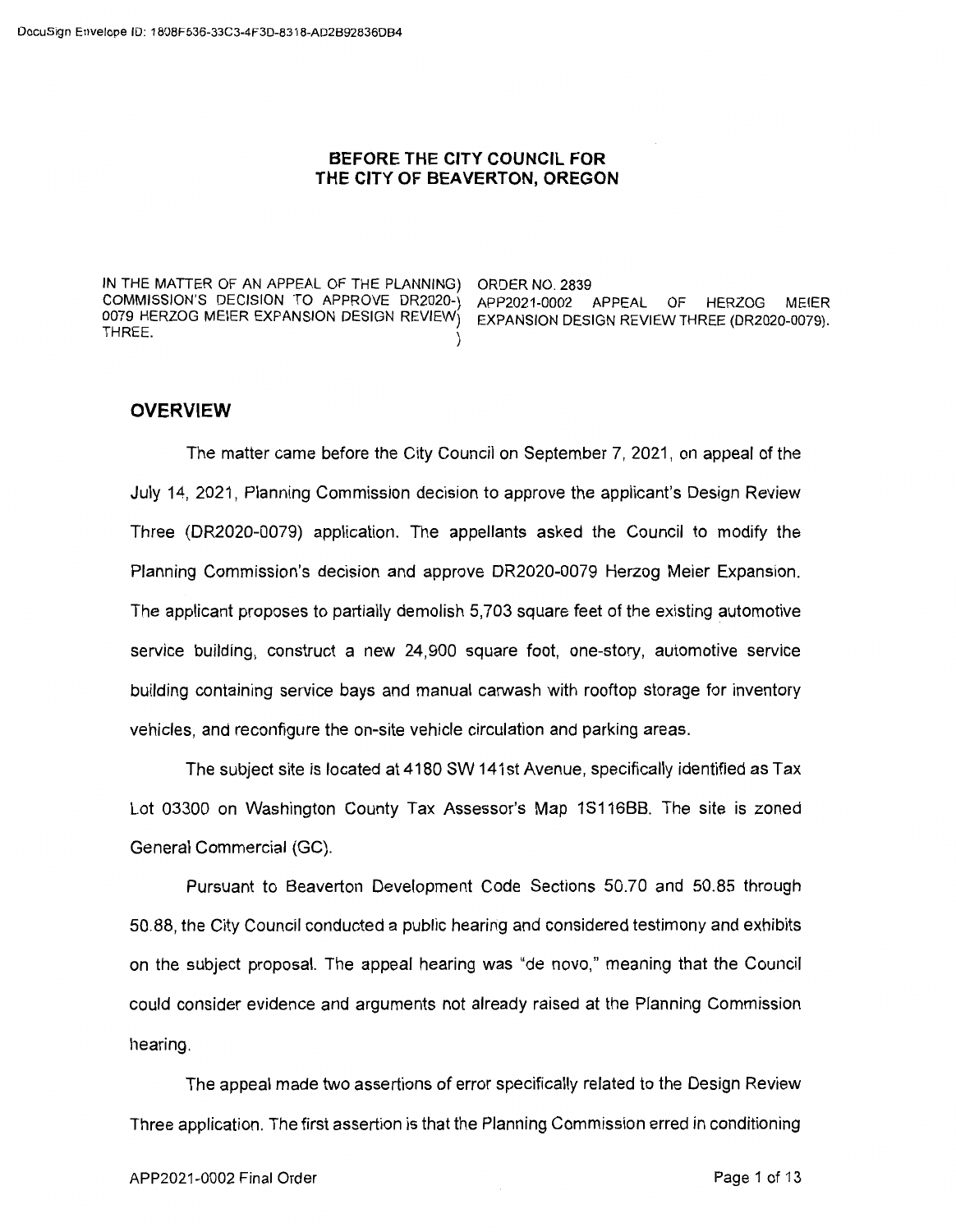the dedication of approximately four feet of right of way along SW Tualatin Valley Highway to the Oregon Department of Transportation (ODOT) and in conditioning the redevelopment of the SW Tualatin Valley Highway frontage with a 7.5-foot planter strip (DR2020-0079 Conditions of Approval #27 and #28 from Land Use Order No. 2824). The appellants challenged the City's findings of nexus and proportionality as insufficient. The appellants asserted that the exaction of a right of way dedication to ODOT is not supported by the law or the facts; therefore, the City had not met its burden of proof to demonstrate the constitutionality of the exaction. The appellants asserted that the City's proportionality argument was not sufficient because the City used the cost of right of way donation to show that the dedication was proportional to the traffic impacts generated from the proposal, but the City did not provide further analysis, calculations, or data. Further, the appellants asserted that these conditions of approval are inappropriate because they are based on a faulty Institute of Transportation Engineers (ITE) trip calculation method.

The second assertion is that the Planning Commission erred in conditioning the dedication of approximately one foot of right of way along SW Whitney Way to the City of Beaverton and in conditioning the redevelopment of the SW Whitney Way frontage with a five-foot-wide sidewalk (DR2020-0079 Conditions of Approval #31 and #54 from Land Use Order No. 2824). The appellants challenged the City's findings for nexus and proportionality as insufficient. The appellants asserted that the Planning Commission did not provide any arguments for essential nexus and rough proportionality for the one-foot of right of way dedication or the sidewalk improvements. The appellants asserted that the design required by the Conditions of Approval would result in reconstructed sidewalks along SW Whitney Way that are unsafe, abrupt, and unsightly; whereas the appellants' proposed design would retain a sidewalk free of transitions.

After the close of the hearing, the Council discussed the appellants' assertions and the challenged conditions of approval on each frontage. Regarding SW Tualatin Valley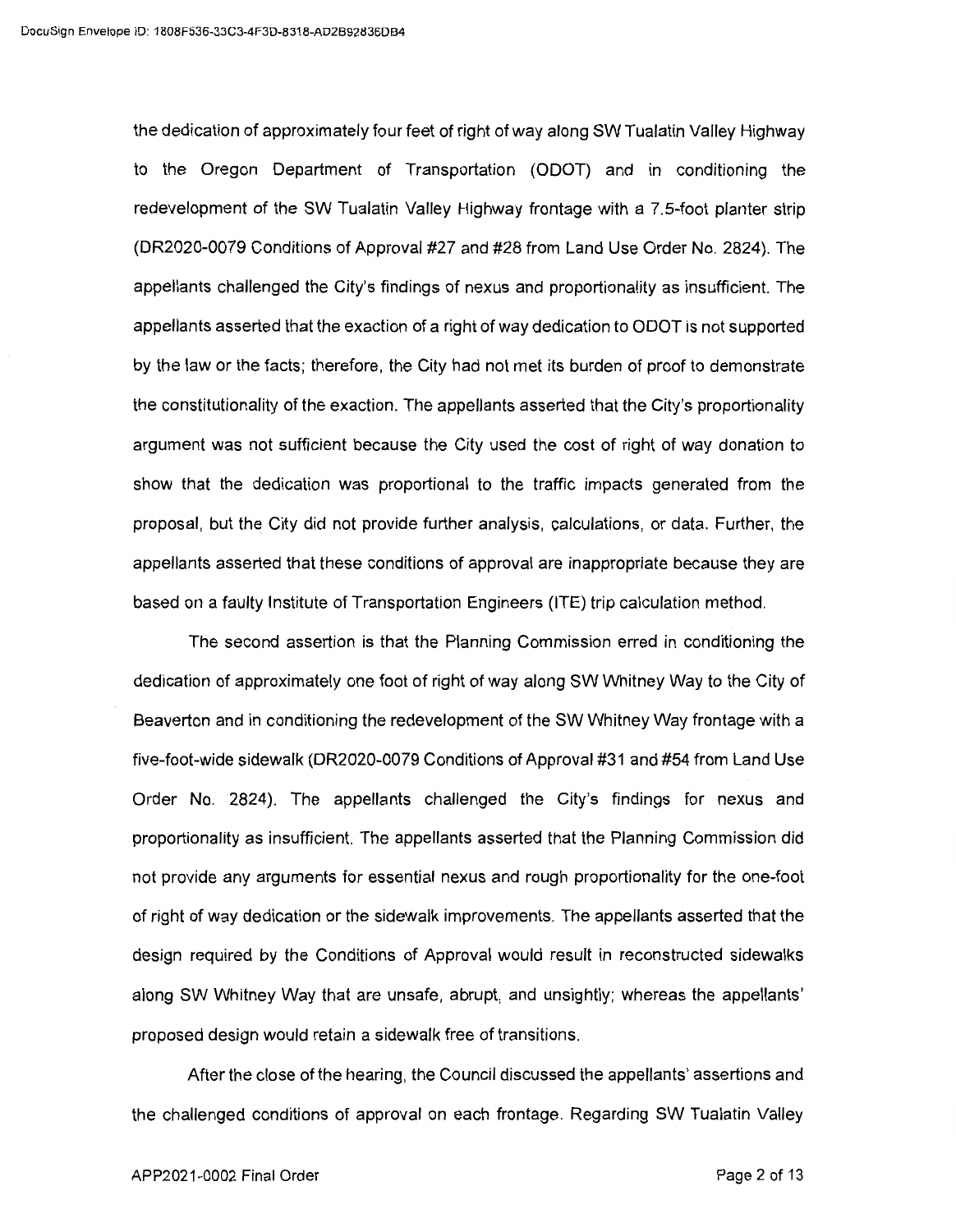Highway, the Council expressed uncertainty about ODOT's actual need for the four feet of right of way donation and because ODOT was not present at the hearing, the Council was unable to obtain additional information about ODOT's plans. The Council also expressed uncertainty that the trip generation methodology based on the increase in square footage that was required by the City was the most appropriate methodology for measuring the likely transportation impacts of the proposal on SW Tualatin Valley Highway. Because of these uncertainties, regarding the nature and extent of ODOT's public need, which Conditions of Approval #27 and #28 from Land Use Order No. 2824 were designed to address, the Council directed staff to delete Condition of Approval #27, which required the four-foot right of way donation and modify Condition of Approval #28 to remove the reference to the right of way donation. Without an increase in right of way width, the curb will remain in its location until ODOT obtains additional right of way at a later time; so, the frontage improvements proposed by the applicant will meet or exceed the adopted street cross section for an Arterial (Engineering Design Manual Standards Drawing 200-1) and no Sidewalk Design Modification is required for this frontage. Therefore, the Council also directed staff to modify Condition of Approval #28 to remove the reference to ODOT's roadway improvements and the Sidewalk Design Modification.

Regarding SW Whitney Way, the Council found that Engineering Design Manual allows for transitions between different sidewalk corridors and provides transition standards that result in a safe sidewalk. Additionally, Council found that four-foot-wide sidewalks do not meet the Beaverton Development Code because the City has a minimum five-foot sidewalk width to ensure appropriate width for passing on sidewalks, which is consistent with Public Right of Way Accessibility Guidelines adopted as part of the City's ADA Transition Plan. The Council found that there was substantial evidence in the record that: 1) providing adequate sidewalk capacity on SW Whitney Way is a public need, which Conditions of Approval #31 and #54 from Land Use Order No. 2824 were designed to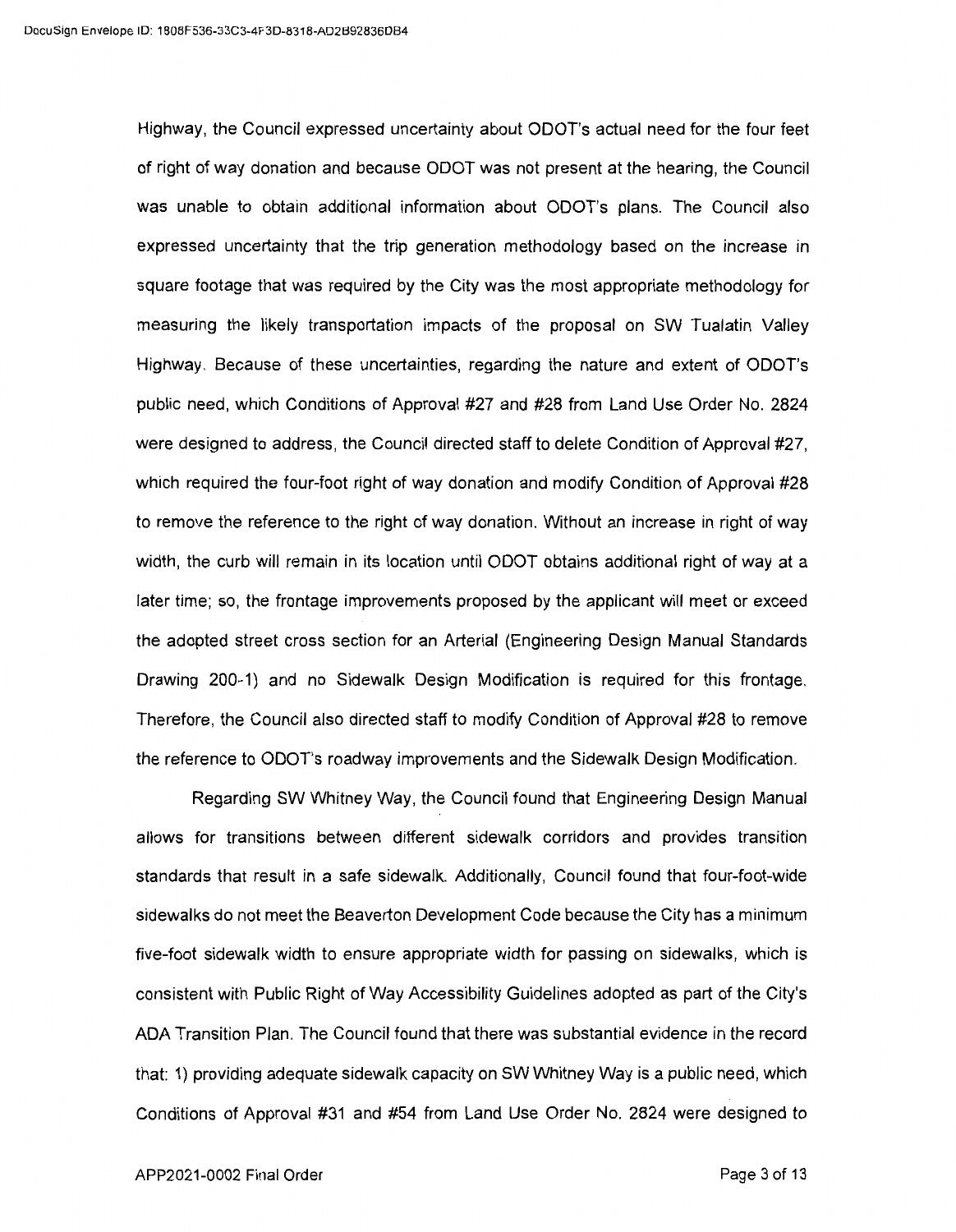address; 2) the proposed development exacerbates this public need; 3) Conditions of Approval #31 and #54 alleviate the identified public need by providing adequate sidewalk capacity; and 4) Conditions of Approval #31 and #54 are roughly proportional to that portion of the identified public need exacerbated by the proposed development. Therefore, the one-foot right of way dedication to the City and the redevelopment of SW Whitney Way with a five-foot-wide sidewalk are lawful exactions. For these reasons, the Council endorsed Conditions of Approval #31 and #54 as approved by the Planning Commission.

The Council, after holding the public hearing and considering all oral and written testimony, affirms the Planning Commission approval on appeal and approves DR2020- 0079, Herzog Meier Expansion, subject to the modified Conditions of Approval as identified below. The Council finds that there is substantial evidence in the entire record to find that, with the inclusion of the Conditions of Approval, all the approval criteria are met. The Council adopts and incorporates by reference the Agenda Bill (No. 21222) and exhibits of August 31, 2021; Staff Supplemental Memorandum dated September 7, 2021, with associated exhibits; and testimony submitted orally and in writing at the public hearing on September 7, 2021, as findings demonstrating that the applicant meets the Approval Criteria for Design Review Three (DR2020-0079) approval, with the revised Conditions of Approval related to the required frontage improvements on SW Tualatin Valley Highway. In the event that there is a conflict between this Final Land Use Order and the referenced documents, this Order takes precedence and controls.

Therefore, IT **IS HEREBY ORDERED** that **APP2021-0002 is APPROVED** and the Planning Commission's **APPROVAL of DR2020-0079 is AFFIRMED,** based on the testimony, reports and exhibits, and evidence presented during the public hearing on the matter and based on the facts, findings, and conclusions found in Agenda Bill No. 21222; Staff Memorandum dated September 7, 2021; and this Final Land Use Order. DR2020- 0079 is subject to the following Conditions of Approval: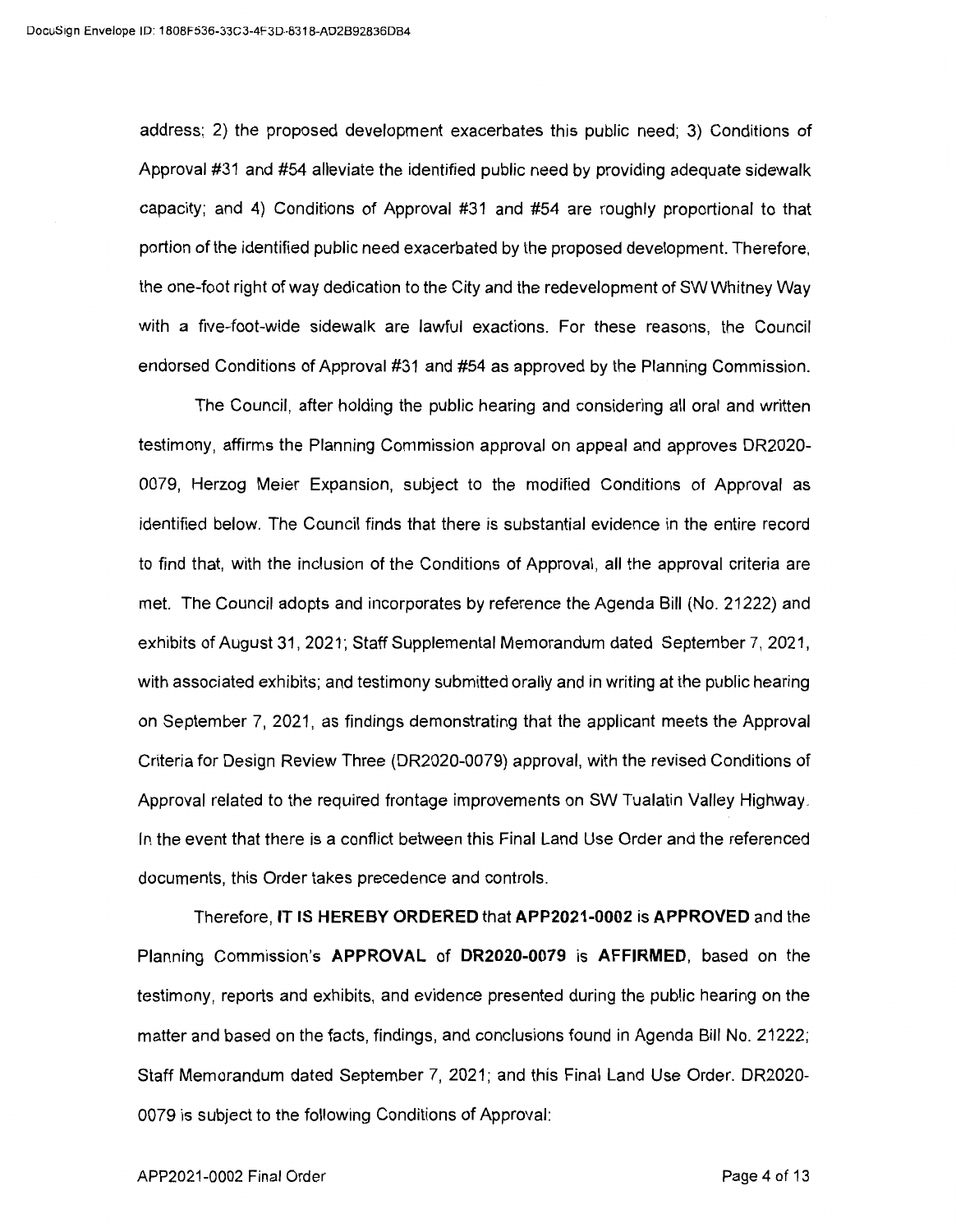## **A. General Conditions, the applicant shall:**

1. Ensure that the Major Modification of a Conditional Use (CU2020-0006), Loading Determination (LO2020-0003), Parking Requirement Determination (PD2020-0005), Sidewalk Design Modification (SDM2020-0007), and Tree Plan Two (TP2020-0005) applications have been approved and are consistent with the submitted plans. (Planning/LR)

## **B. Prior to issuance of the site development grading permit, the applicant shall:**

- 2. Submit the required plans, application form, fee, and other items needed for a complete site development permit application per the applicable review checklist. (Site Development Div./SAS)
- 3. Contract with a professional engineer to design and monitor the construction for any work governed by Beaverton Municipal Code 9.05.020, current standards in place per the City Engineering Design Manual and Standard Drawings, Beaverton Development Code (Ordinance 2050, 4010 +rev.), the current standards in place per the Clean Water Services District, Design and Construction Standards, and the City Standard Agreement to Construct and Retain Design Professionals in Oregon. (Site Development Div./SAS)
- 4. Submit a completed and executed City Standard Agreement to Construct Improvements and Retain Design Professional(s) Registered in Oregon. After the site development permit is issued, the City Engineer and the Planning Director must approve all revisions utilizing the process set out in the Beaverton Development Code and the City Engineering Design Manual; however, any required land use action shall be final prior to City staff approval of the engineering plan revision and work commencing as revised. (Site Development Div./SAS)
- 5. Guarantee all public improvements, site grading, stormwater management facilities, private streets, and common driveway paving by submittal of a Cityapproved security. The security approval by the City consists of a review by the City Attorney for form and the City Engineer for amount, equivalent to 100 percent or more of estimated construction costs. (Site Development Div./SAS)
- 6. Submit any required off-site easements, executed and ready for recording, to the City after approval by the City Engineer for legal description of the area encumbered and City Attorney as to form. (Site Development Div./SAS)
- 7. Submit to the City a copy of issued permits or other approvals needed from the Oregon Department of Transportation for work within, and/or construction access to the Tualatin Valley Highway right of way. (Site Development Div./SAS)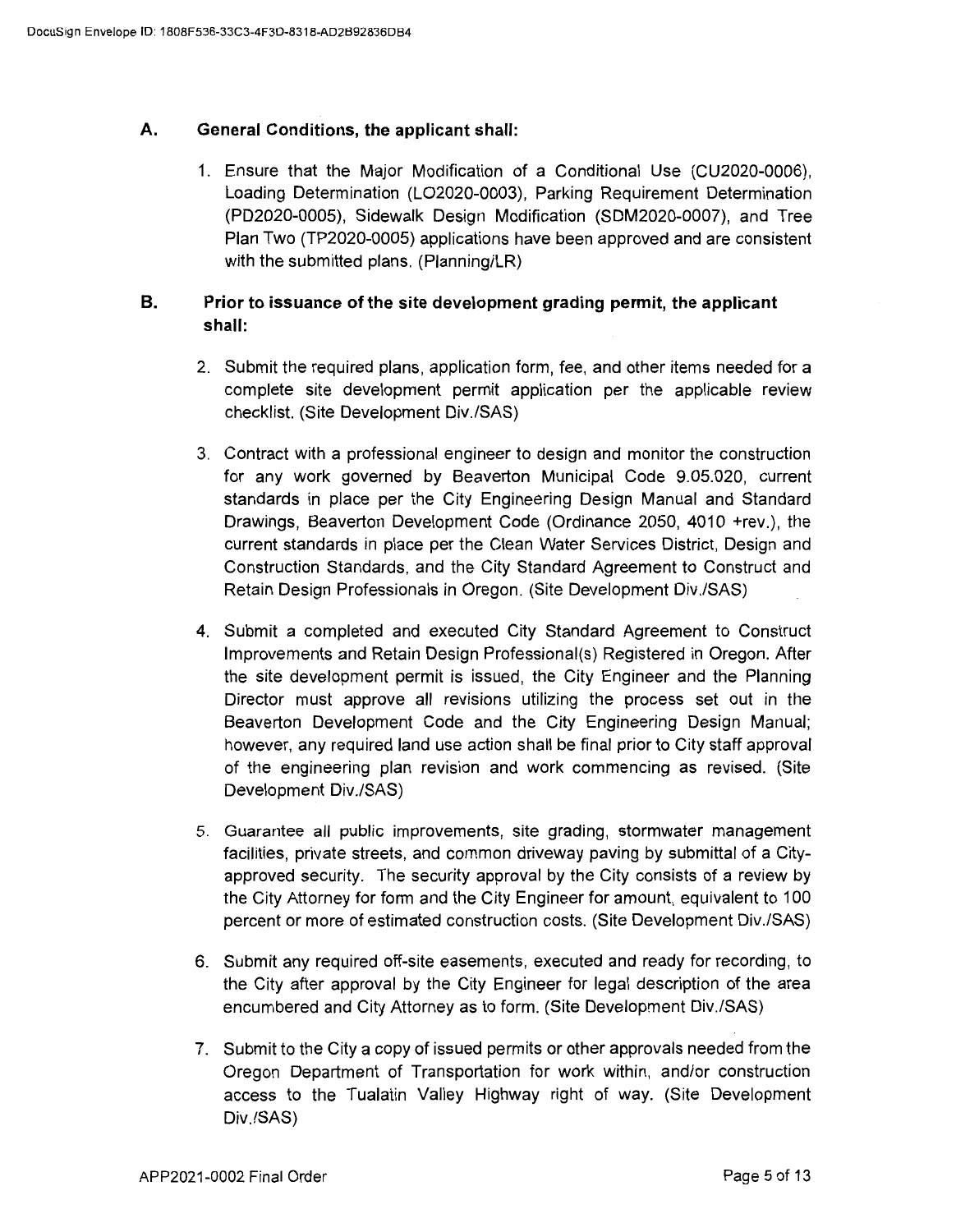- 8. Submit to the City a copy of issued permits or other approvals needed from the Oregon Department of Transportation Rail Division for any work within 500 feet of the rail crossing area. (Site Development Div./SAS)
- 9. If determined to be needed by the City Building Official, submit a detailed water demand analysis (fire flow calculations) in accordance with the requirements of the Fire Code as adopted by Tualatin Valley Fire and Rescue. This analysis shall be supplemented by an actual flow test and evaluation by a professional engineer meeting the standards set by the City Engineer as specified in the Engineering Design Manual Chapter 6, 610.2. The analysis shall provide the available water volume (GPM) at 20 psi residual pressure from the fire hydrant nearest to the proposed project. (Site Development Div./SAS)
- 10. Submit a copy of issued permits or other approvals needed from the Clean Water Services (CWS) District for storm system connections as part of City plan review process. (Site Development Div./SAS)
- 11. Submit to the City a copy of issued CWS system connection permit for any construction affecting CWS-owned and -maintained sanitary sewer mains 21 inches in diameter or larger. (Site Development Div./SAS)
- 12. Submit plans for erosion control per 1200-CN General Permit (DEQ/CWS/City Erosion Control Joint Permit) requirements to the City. The applicant shall use the plan format per requirements for sites between 1 and 4.99 acres adopted by DEQ and Clean Water Services. (Site Development Div./SAS)
- 13. Provide construction plans and a drainage report demonstrating compliance with City surface water management requirements per City 2019 Engineering Design Manual, Resolution 4542, Section 530; and with CWS Resolution and Order 2019-22 for quantity control for conveyance capacity, hydromodification, and quality treatment. Fee-in-lieu can be requested if development meets criteria set forth in City EDM Sections 190, table 530.1 and 530.1.A.4, and CWS Design & Construction Standards Sections 4.03.7.a and 4.04.2.a. (Site Development Div./SAS)
- 14. Provide a drainage analysis of the subject site prepared by a professional engineer meeting the standards set by the City Engineer. The analysis shall identify all contributing drainage areas and plumbing systems on and adjacent to the site with the site development permit application. The analysis shall also delineate all areas on the site that are inundated during a 100-year storm event, including the safe overflow conveyance from proposed constructed stormwater management facilities. In addition, the analysis shall delineate any mapped FEMA floodplains and flood ways. The site plans shall clearly show the 100 year flood limits on each plan that contains elevation information. (Site Development Div./SAS)
- 15. Provide an engineering analysis of the grading and construction work proposed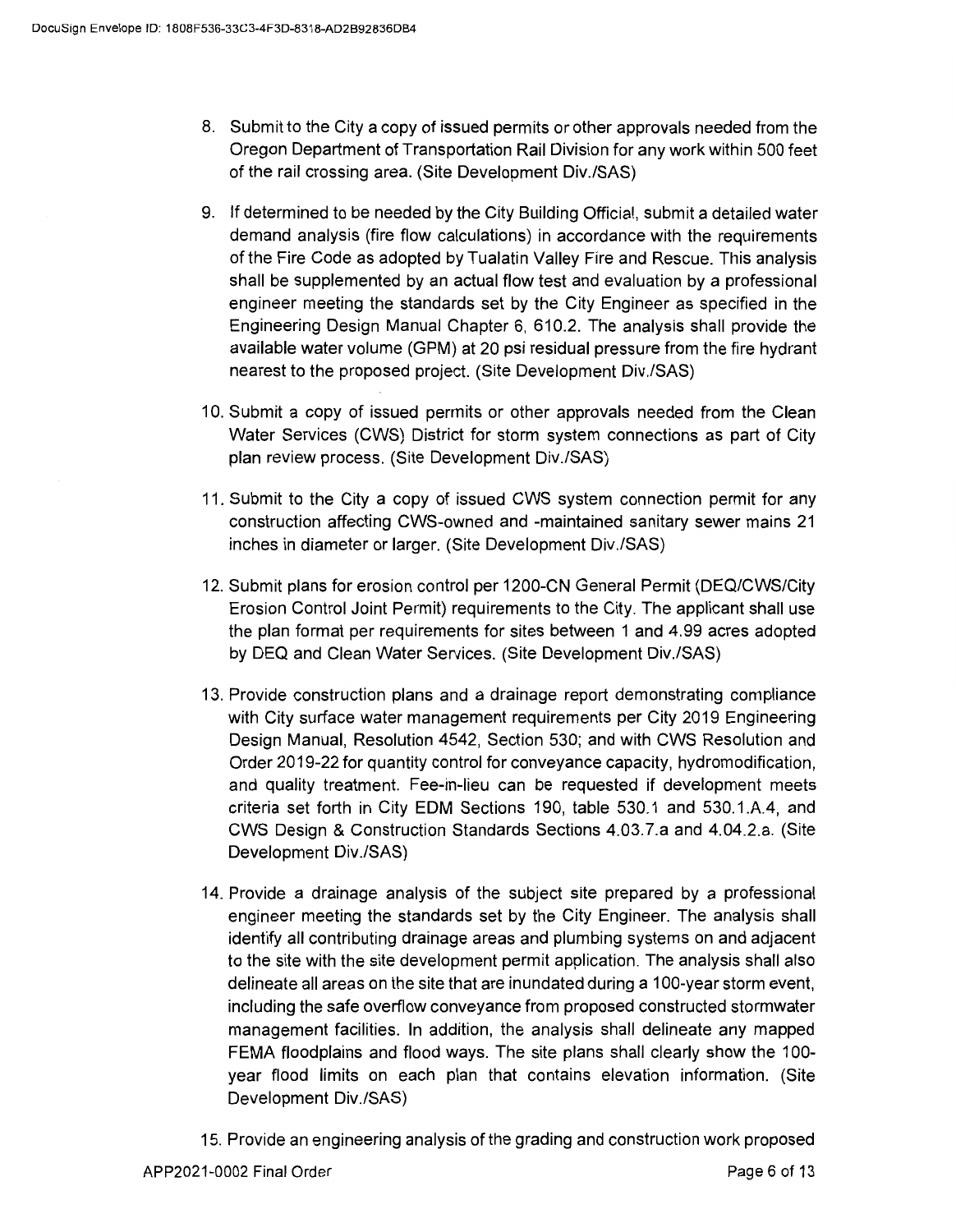within the 100-year floodplain as necessary to allow for a public notice to be published in a local newspaper by the City Engineer for the proposed floodplain modifications. The applicant's engineer shall certify in writing that the project as designed will meet the requirements of City Code and Clean Water Services Design & Construction standards as they refer to the 100-year floodplain, prior to this notice being sent. The public notice and a 10-day appeal period shall occur after final approval of the site development permit plans by the City Engineer and Planning Director. (Site Development Div./JY)

- 16. Provide a final no-net rise certification for excavation and fills within the 100 year FEMA floodplain. (Site Development Div/JY)
- 17. Submit a grading plan showing building pad elevation and minimum finished floor elevation (FFE). Pad elevation shall be at least one foot higher and FFE shall be at least three feet higher than the 100-year/emergency overflow of the stormwater management facility. Any changes to approved grading must meet provisions of Beaverton Code 9.05.110 and 9.05.115. No grading can occur within 10 feet of a property line or half the height of the vertical embankment created, whichever is greater. This applies to all exterior property boundaries of the proposed project. (Site Development Div./SAS)
- 18. Provide plans showing a pre-treatment system upstream from any stormwater management system. Plans shall also show a high flow bypass system to bypass surface water runoff high flows. (Site Development Div./SAS)
- 19. Provide plans and details for the proposed LIDA stormwater management facilities. These plans must show profile and elevation information and how the facilities connect to the storm system. (Site Development Div./SAS)
- 20. Pay any required stormwater system development charges (stormwater quality, quantity, hydromodification, and overall system conveyance) for the new impervious area proposed. (Site Development Div./SAS)
- 21. Submit an owner-executed, notarized City/CWS standard private stormwater facilities maintenance agreement, with maintenance plan and all standard exhibits, ready for recording with Washington County Records. (Site Development Div./SAS)
- 22. Submit to the City a certified impervious surface determination of the proposed project's net new impervious area proposed for any common areas and private streets prepared by the applicant's engineer, architect, or surveyor. The certification shall consist of an analysis and calculations determining the square footage of all impervious surfaces as a total for the common areas and private streets. In addition, specific types of impervious area totals, in square feet, shall be given for parking areas and driveways, sidewalk and pedestrian areas, and any gravel surfaces. Calculations shall also indicate the square footage of pre-existing impervious surface, the new impervious surface area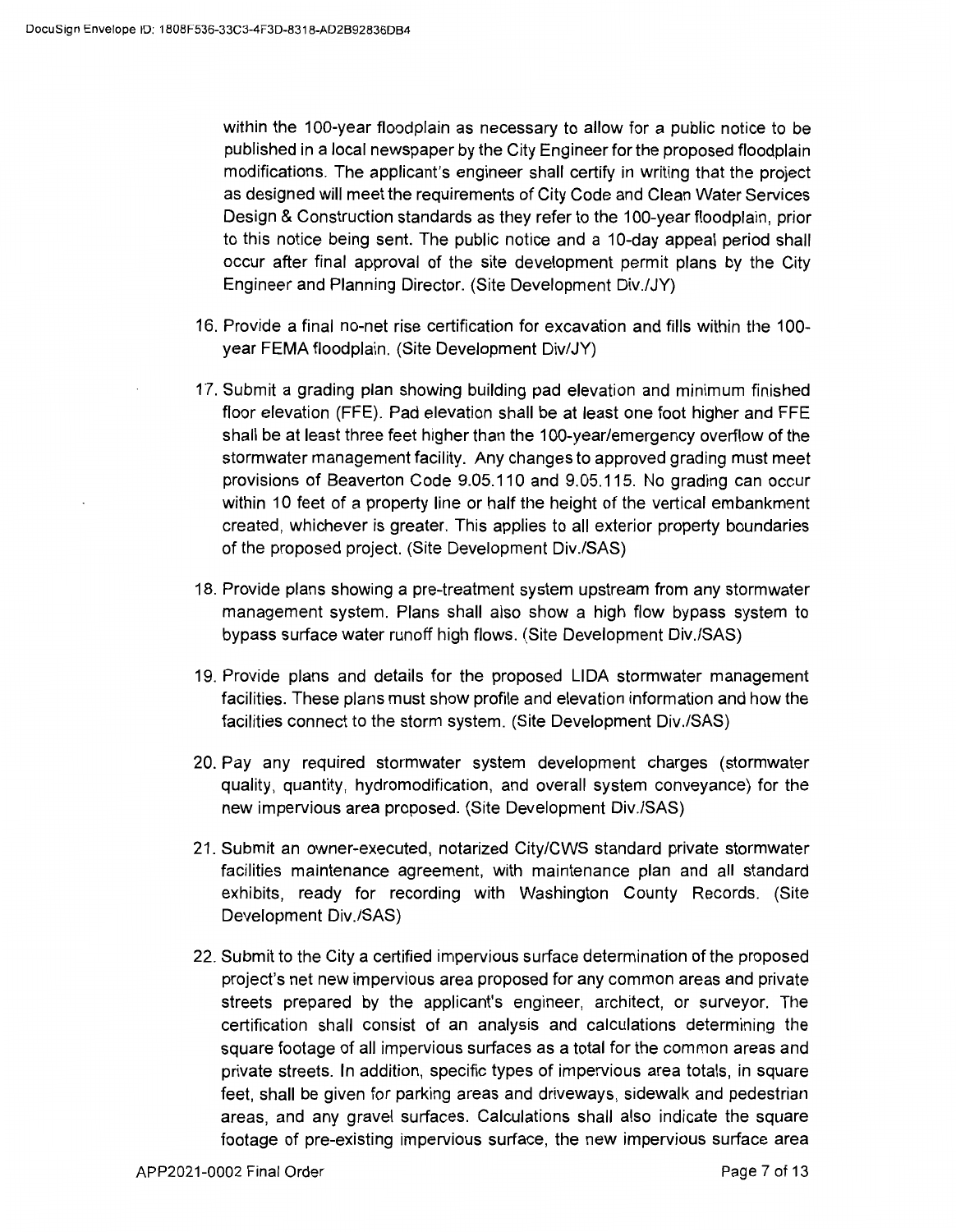created, and total final impervious surface area on the entire site and individual lots/tracts. (Site Development Div./SAS)

- 23. Provide plans for the placement of underground utility lines within the site and for services to the proposed new development. If existing utility poles along existing street frontages must be moved to accommodate the proposed improvements, the affected lines must be either undergrounded or a fee in lieu of undergrounding paid per Section 60.65 of the Development Code. (Site Development Div./SAS)
- 24. Submit plans that show access for a maintenance vehicle within 9 feet from the front or within 19 feet from the side of a vehicle to all public stormwater management structures unless otherwise specifically approved by the City Engineer. (Site Development Div./SAS)
- 25. If required by OAR 918-780-0040, submit proposed private plumbing plans to the City Building Division for review. If private sewer systems crossing lot lines and within a private easement are proposed, please submit plumbing permit application to the Building Division. Drainage within covered areas shall be piped as approved by the City Building Division. (Site Development Div./SAS)
- 26. Submit ODOT standard detail DET1720 showing level of design detail for every sidewalk ramp proposed with this development. Maximum designed ramp slope shall be 7.5%, and maximum designed cross slope, flat landing, or turning space shall be 1.5%. Two-directional ADA ramps shall be provided at all corners of all intersections, regardless of curb type. See ODOT standard drawings RD754, RD155, RD756, RD757, RD758, and RD759 for ramp details. (Site Development Div./SAS)
- 27. Submit plans demonstrating that the sidewalks along the site's full frontage of SW Tualatin Valley Highway are reconstructed to meet the City's standards for an arterial of a minimum 7'-6" planter strip including standard six-inch curb, sixfoot sidewalk, one-foot maintenance buffer behind the sidewalk, and ADA ramps brought up to current ODOT standards (BOC 60.55.10.1, 2, and 4). (Transportation/KM and ODOT/MD)
- 28. Submit confirmation from TriMet that any required transit improvements at the existing bus stop along the site's frontage of SW Tualatin Valley Highway are being coordinated with the required frontage improvements (BOC 60.55.10, 60.55.25, and 60.55.40). (Transportation/KM)
- 29. Submit plans demonstrating that sidewalks along the site's full frontage of SW 139th Way are reconstructed to meet the City's standards for a local street of a 6'-6" planter strip including standard six-inch curb and a five-foot sidewalk (BOC 60.55.10.1-2). (Transportation/KM)
- 30. Dedicate one foot of right of way to the City of Beaverton along the site's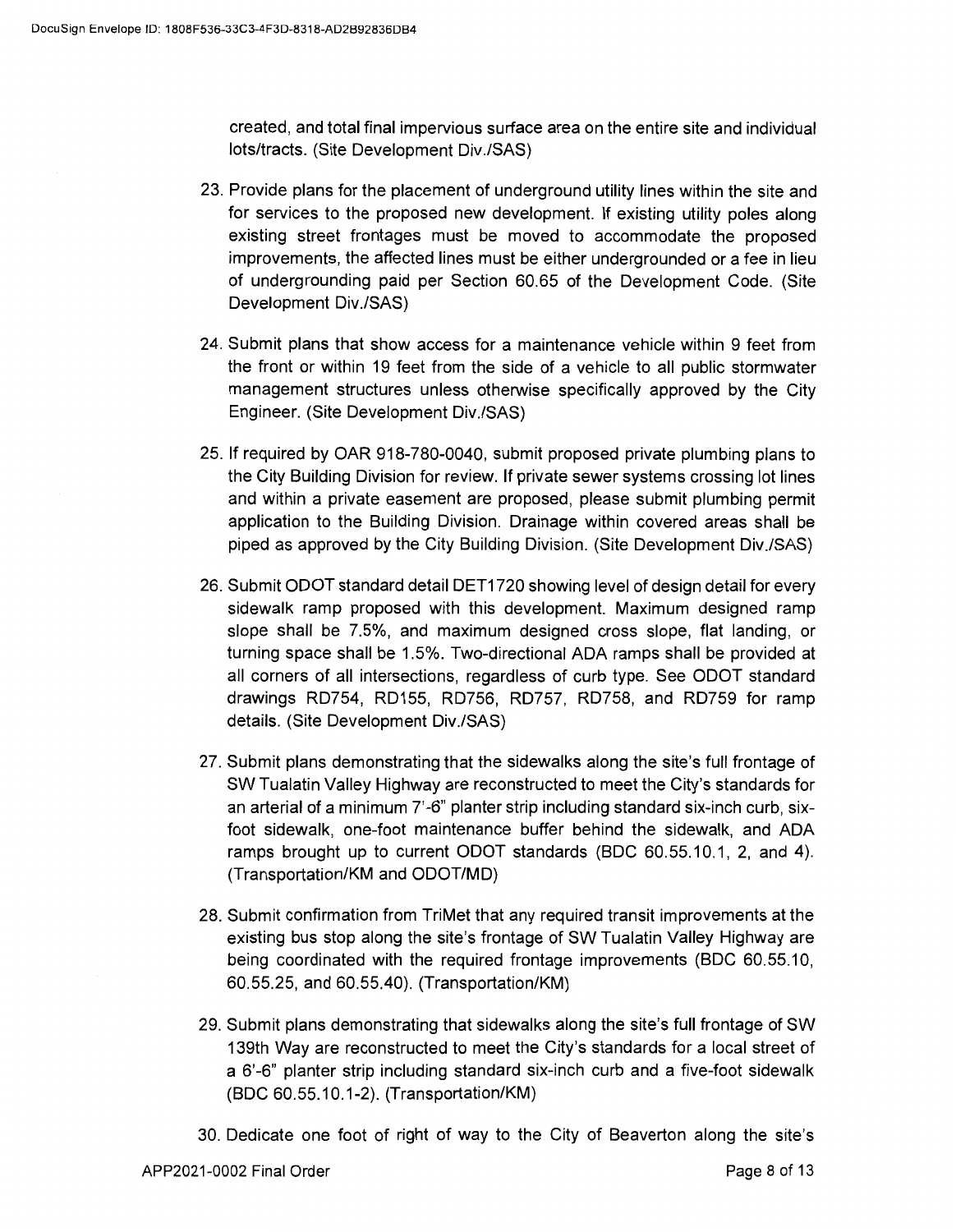frontage to SW Whitney Way for a total width of 26 feet between the right of way center line and the property line (BOC 60.55.10.5). (Transportation/KM)

- 31. Submit plans demonstrating that signage will be installed near the entrance of the northern-most driveway on SW 139th Way to restrict access into this driveway for employees and loading activities only (BOC 60.55.10.2). (Transportation/KM)
- 32. Submit plans demonstrating that a stop sign will be installed at the bottom of the new service building ramp that leads to the rooftop vehicle storage area. The plans must also display the vision clearance triangles for this ramp. Should any part of the vision clearance triangles be obstructed or encroached upon, the applicant must propose additional mitigation measures, to be approved by the City Transportation Engineer, to allow greater visibility for the drivers exiting the ramp and/or alert any motor vehicle or pedestrian cross-traffic within the parking lot of a vehicle exiting the ramp (BOC 60.55.10.4 and 60.55.25. 7 and 10). (Transportation/KM)
- 33. Submit plans demonstrating compliance with the City's minimum standards for short-term bicycle parking (BOC 60.30.2.B and EDM Section 340). (Planning/LR)
- 34. Submit plans demonstrating compliance with the City's minimum standards for long-term bicycle parking (BOC 60.30.2.B and EDM Section 340). (Planning/LR)
- 35. Submit a photometric plan demonstrating that the on-site lighting will meet the City's Technical Lighting Standards (Table 60.05-1). (Planning/LR)
- 36. Submit a photometric plan demonstrating that the pole-mounted luminaire poles and bases are finished or painted a non-reflective color. (Planning/LR)
- 37. Provide tree protection fencing in accordance with the standards of Section 60.60.20 of the Development Code. Any alternatives to the standards in 60.60.20 must be approved by the City Arborist. (Planning/LR)
- 38. Submit a revised landscape plan showing shrub species that will form an evergreen hedge between 30 and 36 inches in height within the perimeter parking lot landscaping planter strip located between the proposed employee parking area and SW Whitney Way. (Planning/LR)
- 39. Submit a revised landscape plan showing one tree meeting this standard for each of the five landscape islands. (Planning/LR)
- 40. Submit a revised landscape plan showing that all trees proposed to be planted in the landscape islands are identified by the City of Beaverton Street Tree List, or demonstrate that use of the Western Redbud tree has been approved by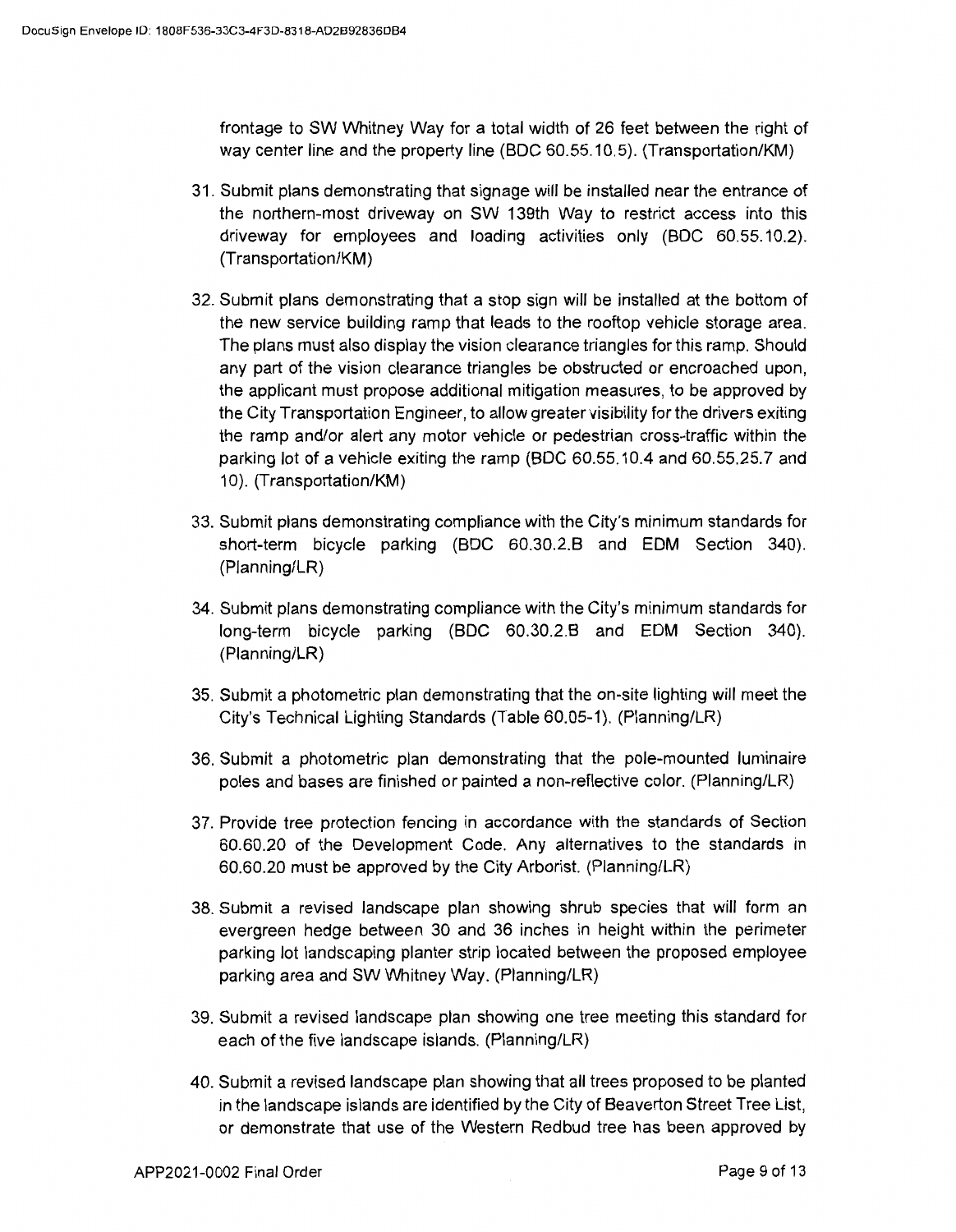the City Arborist. (Planning/LR)

41. Submit a revised landscape plan that shows 5 additional trees planted along the east foundation of the new service building for a total of 8 trees. (Planning/LR)

### **C. Prior to building permit issuance, the applicant shall:**

- 42. Submit a complete site development permit application and obtain the issuance of site development permit from the Site Development Division. (Site Development Div./SAS)
- 43. Make provisions for installation of all mandated erosion control measures to achieve City inspector approval at least 24 hours prior to call for foundation footing form inspection from the Building Division. (Site Development Div./SAS)
- 44. Have a professional architect, engineer, or surveyor submit plans and specifications to the City Engineer and City Building Official verifying that all atrisk elements of the new construction (in particular gate controllers, mechanisms, and electrical system) are either elevated or floodproofed as appropriate per City Code, FEMA requirements, IBC Appendix G (Floodresistant Construction), and ASCE/SEI 24-05, and as determined by the City Engineer and City Building Official to at least 188.0 feet (NAVD-88), which is one foot above the base flood elevation of 187.0 feet (NAVD-88). (Site Development Div./JY)

### **D. Prior to final inspection and final occupancy permit, the applicant shall:**

- 45. Have substantially completed the site development improvements as determined by the City Engineer. (Site Development Div./SAS)
- 46. Have the landscaping completely installed or provide for erosion control measures around any disturbed or exposed areas per Clean Water Services standards. (Site Development Div./SAS)
- 47. Have placed underground all affected, applicable existing overhead utilities and any new utility service lines within the project and along any existing street frontage, as determined at site development permit issuance. (Site Development Div./SAS)
- 48. Install or replace, to City specifications, all sidewalks which are missing, damaged, deteriorated, or removed by construction. (Site Development Div./SAS)
- 49. Have a professional architect, engineer, or surveyor submit an elevation certification on Federal Emergency Management Agency (FEMA) standard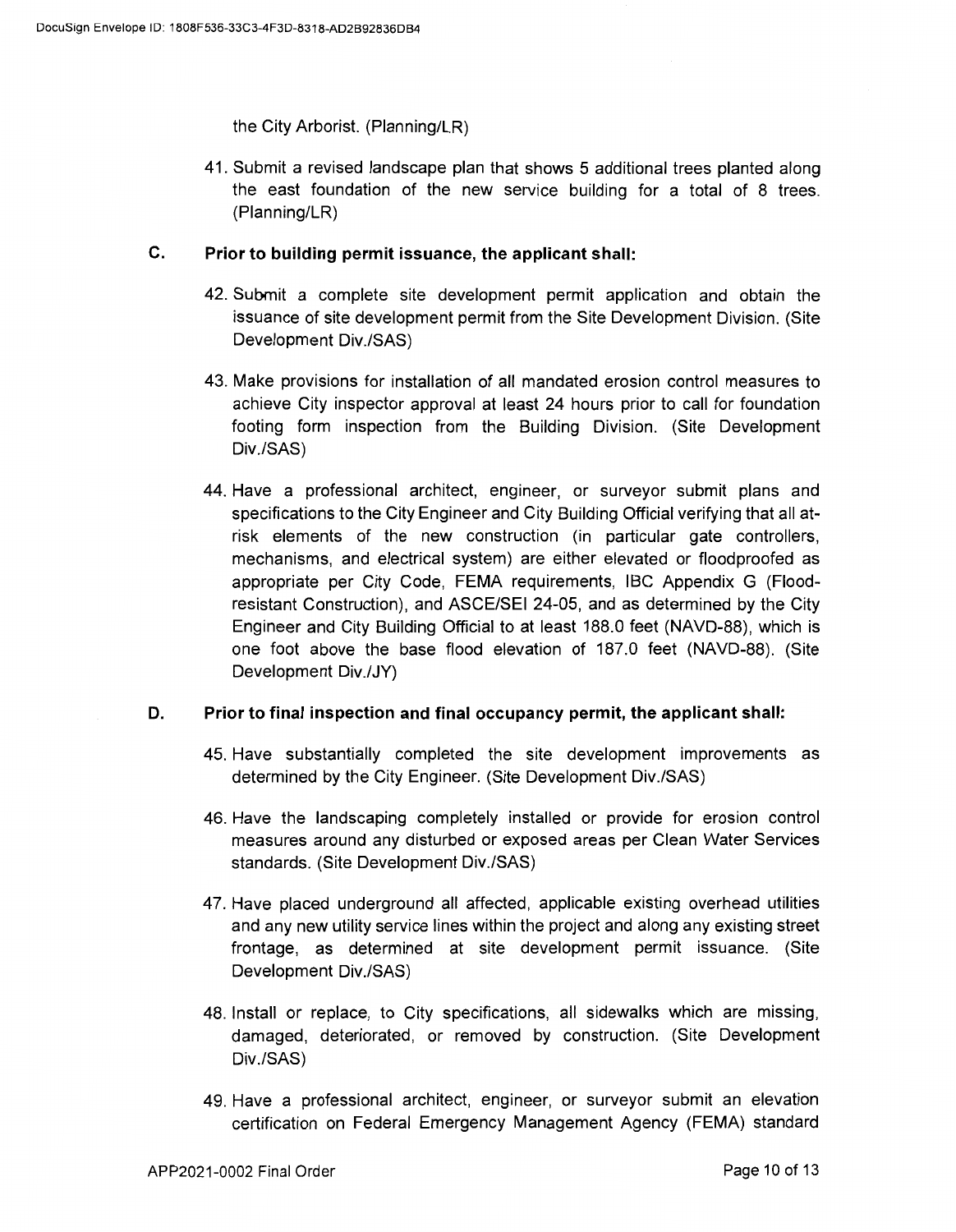form to the City Floodplain Administrator, verifying that the lowest finished floor is at least 188.0 feet (NAVD88), which is one foot above the base flood elevation of 187.0 (NAVD-88) or flood-proofed to 189.0 feet (NAVD88), which is two feet above the base flood elevation of 187.0 feet (NAVD-88). (Site Development Div./JY)

- 50. Install signage near the entrance of the northern-most driveway on SW 139th Way to restrict access into this driveway for employees and loading activities only (BOC 60.55.10.2). (Transportation/KM)
- 51. Install a stop sign at the bottom of the new service building ramp that leads to the rooftop vehicle storage area. Install any required mitigation measures that were approved by the City Transportation Engineer if any part of the ramp's vision clearance triangles were shown to be obstructed or encroached upon (BOC 60.55.10.4 and 60.55.25. 7 and 10). (Transportation/KM)
- 52. Reconstruct sidewalks along the site's SW 139th Way frontage to be consistent with the Engineering Design Manual's Standard Cross-section for a Local Street consisting of a 6'-6" planter strip including standard six-inch curb and a five-foot sidewalk. Sidewalk improvements also require constructing ADAcompliant curb ramps at the corner of SW Whitney Way and SW 139th Avenue, as well as installing required street lighting, as shown on the applicant's site plans (BOC 60.55.10.1, 2, and 4). (Transportation/KM)
- 53. Reconstruct sidewalks along the site's SW Whitney Way frontage to be consistent with the Engineering Design Manual's Standard Cross-section for a Local Street consisting of a 6'-6" planter strip including standard six-inch curb and a five-foot sidewalk, except as modified by the Sidewalk Design Modification application. Sidewalk improvements also require constructing ADA-compliant curb ramps at the corner of SW Whitney Way and SW 139th Way, as well as installing required street lighting, as shown on the applicant's site plans (BOC 60.55.10.1, 2, and 4). (Transportation/KM)
- 54. Submit to the City of a copy of the issued Oregon Department of Transportation Miscellaneous Permit for the required frontage improvements along the site's SW Tualatin Valley Highway frontage (BOC 60.55.10.1 ). (Transportation/KM)
- 55. Install all required B1 landscape buffering along the SW Whitney Way frontage. (Planning/LR)

## **E. Prior to release of performance security, the applicant shall:**

56. Have completed the site development improvements as determined by the City Engineer and met all outstanding conditions of approval as determined by the City Engineer and Planning Director. Additionally, the applicant and professional(s) of record shall have met all obligations under the City Standard Agreement to Construct Improvements and Retain Design Professional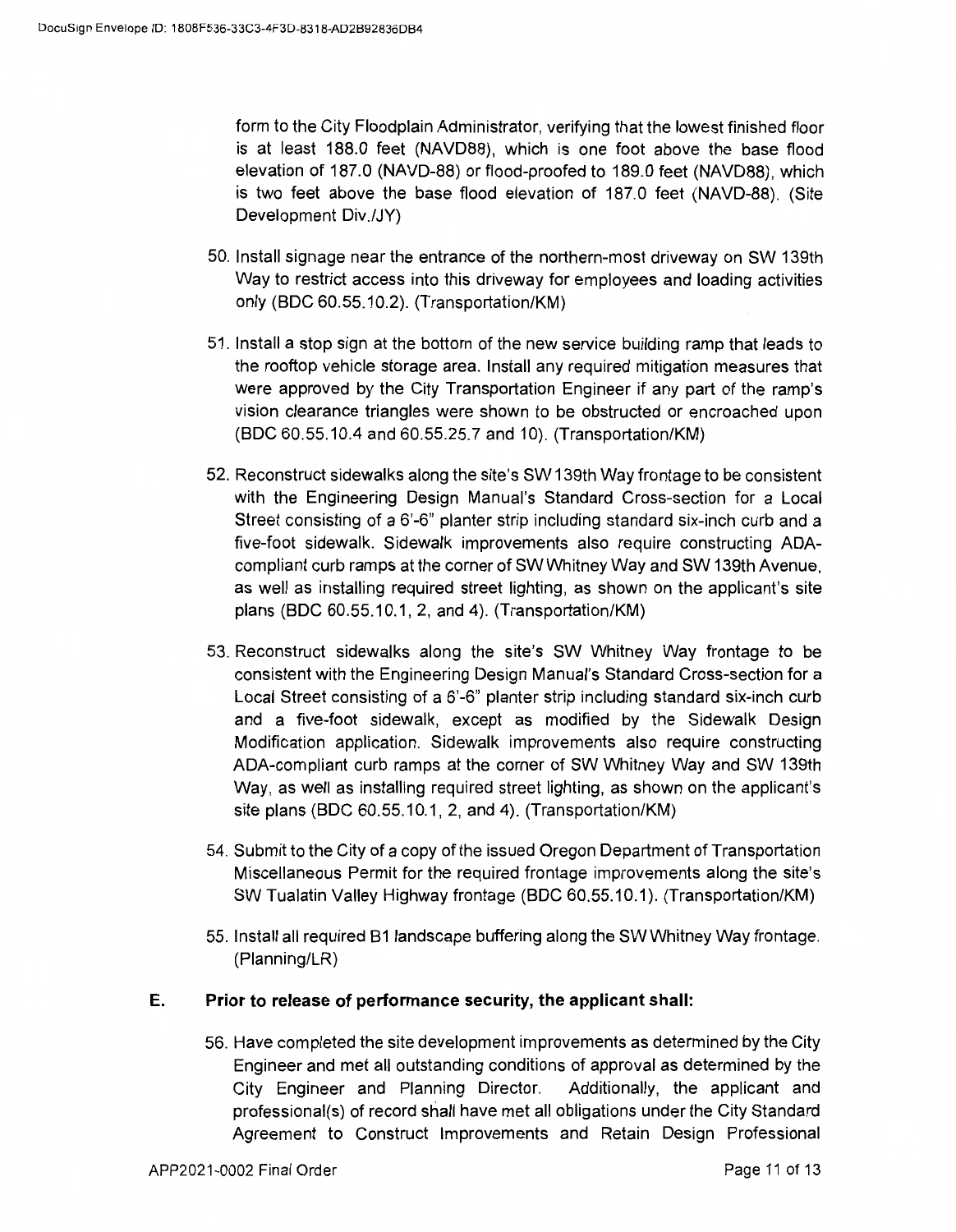Registered in Oregon, as determined by the City Engineer. (Site Development Div./SAS)

- 57. Submit any required on-site easements not already recorded by document, executed and ready for recording, to the City after approval by the City Engineer for area encumbered and City Attorney as to form. The applicant's engineer or surveyor shall verify all pre-existing and proposed easements are of sufficient width to meet City standards. (Site Development Div./SAS)
- 58. Provide a post-construction cleaning, system maintenance, and any StormFilter recharge/replacement servicing report per manufacturer's recommendations for the site's proprietary stormwater treatment systems by a qualified maintenance provider as determined by the City Engineer. Additional service reports will be required per maintenance schedule and until the maintenance and planting period is complete. (Site Development Div./SAS)
- 59. Provide an additional performance security for 100 percent of the cost of plants, planting materials, and any maintenance labor (including irrigation) necessary to achieve establishment of the vegetation as shown on the approved plan within the stormwater management facility, as determined by the City Engineer. If the plants are not well established (as determined by the City Engineer and City Public Works Director) within a period of two years from the date of substantial completion, a plan shall be submitted by the engineer of record and landscape architect (or wetland biologist) that documents any needed remediation. The remediation plan shall be completely implemented and deemed satisfactory by the City Public Works Director prior to release of the security. (Site Development Div./SAS)

Motion **CARRIED,** by the following vote:

**AYES: NAYS: ABSTAIN: ABSENT:**  Councilors Fagin, Hasan, Mitchell, San Soucie, Tivnon, and Mayor Beaty None None None

Dated this 14<sup>th</sup> day of September, 2021.

CITY COUNCIL FOR BEAVERTON, OREGON